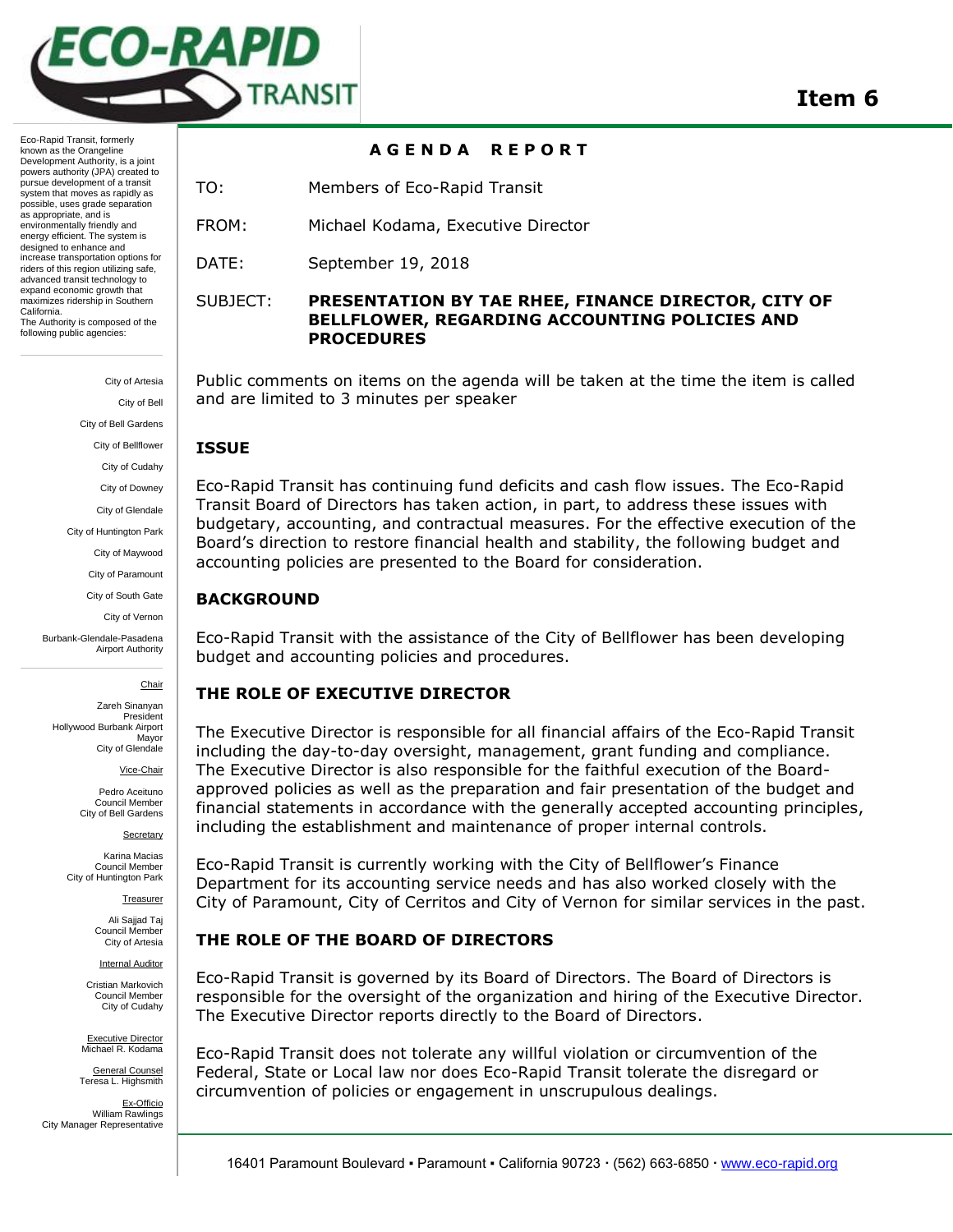

Eco-Rapid Transit, formerly known as the Orangeline Development Authority, is a joint powers authority (JPA) created to pursue development of a transit system that moves as rapidly as possible, uses grade separation as appropriate, and is environmentally friendly and energy efficient. The system is designed to enhance and increase transportation options for riders of this region utilizing safe, advanced transit technology to expand economic growth that maximizes ridership in Southern California. The Authority is composed of the following public agencies:

> City of Artesia City of Bell City of Bell Gardens City of Bellflower City of Cudahy City of Downey City of Glendale City of Huntington Park City of Maywood City of Paramount City of South Gate City of Vernon

Burbank-Glendale-Pasadena Airport Authority

**Chair** 

Zareh Sinanyan President Hollywood Burbank Airport Mayor City of Glendale

Vice-Chair

Pedro Aceituno Council Member City of Bell Gardens

Secretary

Karina Macias Council Member City of Huntington Park

Treasurer

Ali Sajjad Taj Council Member City of Artesia

Internal Auditor

Cristian Markovich Council Member City of Cudahy

Executive Director Michael R. Kodama

General Counsel Teresa L. Highsmith

Ex-Officio William Rawlings City Manager Representative

## **EXECUTIVE DIRECTOR'S CONTRACT**

The Board of Directors has taken action to better address Eco-Rapid Transit's financial issues through the Executive Director's ("ED") contract. In the latest contract modification effective from January 1, 2018, to June 31, 2019, the following financial thresholds were added to reduce the continuing deficits and improve cash flow.

ED's pay rate:  $$125$  per hour General Fund maximum for ED services:  $$5,000$  per month Grant Projects maximum for ED services:  $$12,000$  per month

*(If the ED spends more time on grant projects and billable hours exceed \$12,000 per month, the flat monthly rate from the General Fund shall be reduced. General funds cannot be advanced to pay for ED's grant services unless approved in advance by the Board on a case-by-case basis.)*

Combined maximum for ED services:  $$17,000$  per month

*(Unused monthly allocations may be carried over to subsequent months during the contract.)*

General Fund maximum for ED administrative services: \$3,000 per month Grant Projects maximum for ED administrative services: \$4,000 per month

*(If administrative staff spends more time on grant projects and billable hours exceed \$4,000 in a month, the monthly rate from the General Fund shall be reduced. General funds cannot be advanced to pay for ED's grant administrative services unless approved in advance by the Board on a case-by-case basis.)*

Combined maximum for ED administrative services: \$7,000 per month Travel expenses outside of the SCAG region: Reasonable amount Office printing and supplies: Not to exceed budget Local travel: IRS rate, \$300/mo. max.

Under the agreement, disbursements for the grant funded services and administrative costs are made only after grant reimbursements are received by Eco-Rapid Transit. The thresholds and other requirements (to be amended from time to time as needed) will continue to be in effect for the restoration and maintenance of the sound financial position of Eco-Rapid Transit.

## **BUDGETING**

It is the policy of Eco-Rapid Transit to prepare a balanced annual budget. The budget is adopted by motion of the Board at a public meeting.

Budgeting is an integral part of managing any organization's finances. Eco-Rapid Transit's budget is a plan that establishes estimated revenues, other resources, and the spending authority for programs and projects for a fiscal year that begins on July  $1<sup>st</sup>$  and ends on June 30<sup>th</sup>. The Executive Director submits to the Board a proposed balanced budget timely for adoption prior to the commencement of a new fiscal year.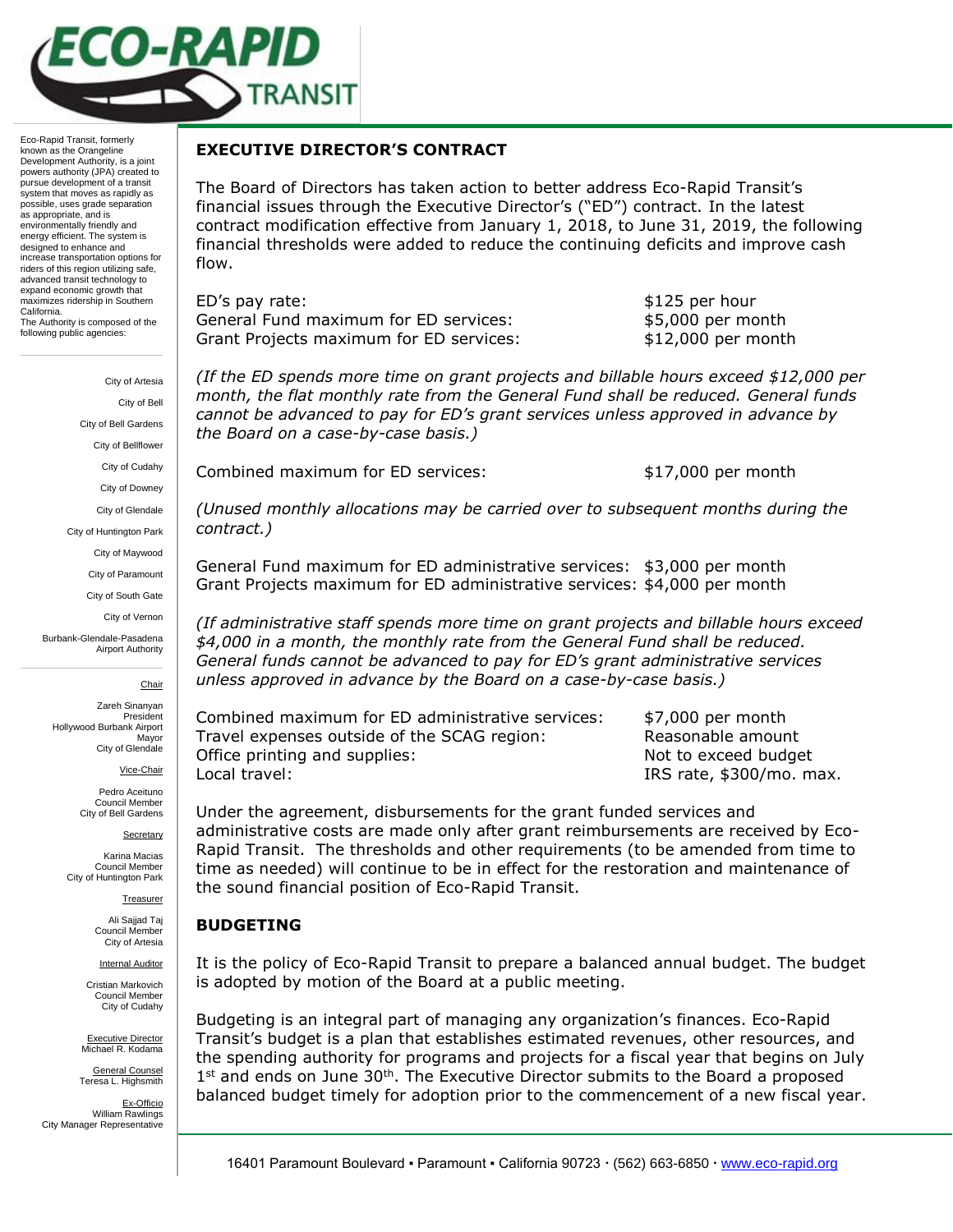

Eco-Rapid Transit, formerly known as the Orangeline Development Authority, is a joint powers authority (JPA) created to pursue development of a transit system that moves as rapidly as possible, uses grade separation as appropriate, and is environmentally friendly and energy efficient. The system is designed to enhance and increase transportation options for riders of this region utilizing safe, advanced transit technology to expand economic growth that maximizes ridership in Southern California. The Authority is composed of the following public agencies:

> City of Artesia City of Bell City of Bell Gardens City of Bellflower City of Cudahy City of Downey City of Glendale City of Huntington Park City of Maywood City of Paramount City of South Gate City of Vernon Burbank-Glendale-Pasadena Airport Authority

> > **Chair**

Zareh Sinanyan President Hollywood Burbank Airport Mayor City of Glendale

Vice-Chair

Pedro Aceituno Council Member City of Bell Gardens

Secretary

Karina Macias Council Member City of Huntington Park

Treasurer

Ali Sajjad Taj Council Member City of Artesia

Internal Auditor

Cristian Markovich Council Member City of Cudahy

Executive Director Michael R. Kodama

General Counsel Teresa L. Highsmith

Ex-Officio William Rawlings City Manager Representative

The budget contains sections for the General Fund and separate Grant Funds for each new grant, when feasible and practical, to properly account for all grant expenditures and reimbursements.

#### **GENERAL LEDGER AND CHART OF ACCOUNTS**

The general ledger is defined as a group of accounts that supports the information shown in the major financial statements. The general ledger is used to accumulate all detailed financial transactions of Eco-Rapid Transit and report on the impact of these transactions on each asset, liability, revenue, and expenditure account, and eventually, cumulative impact on the fund balance.

The chart of accounts is the framework for the general ledger system and the basis for the Eco-Rapid Transit accounting system. The chart of accounts consists of account titles and account numbers assigned to the titles. The Eco-Rapid Transit chart of accounts is currently comprised of the following general and grant project codes and titles:

Project Codes and Titles

1000 General

1010 Transportation Summit

- 2010 Cerritos Transportation Land-Use Grant
- 2020 Airport Ground Access Study

2030 Airport FTA Grant

2040 FTA TOD SIP Study

- 3010 Airport TOD
	- 3020 Metro Transit Oriented Development
	- 3030 Huntington Park Station Parking Project
	- 3040 Huntington Park TOD Station Plan
	- 3050 West Santa Ana Branch 3rd Party Administration/Technical Refinement
	- 3060 Bellflower TOD Planning Grant
	- 3070 Airport I-5 TMP
	- 3080 Metro Transit Oriented Communities (Metro TOC 1 Near Term Scope)
	- 3090 WSAB Environmental Study

3100 Artesia International Downtown Specific Plan

The chart of accounts also includes titles and numbers for Eco-Rapid Transit's funds (3 digits), assets (10000 series), liabilities (20000 series), revenues (30000 series), and expenditures (40000 series) accounts.

The funds, accounts, projects, codes and titles are added, deleted and/or revised as needed for proper accounting and financial reporting.

To better account for individual grants, as of July 1, 2018, a separate fund is created for each new grant project to accurately record and track all related revenues and expenditures.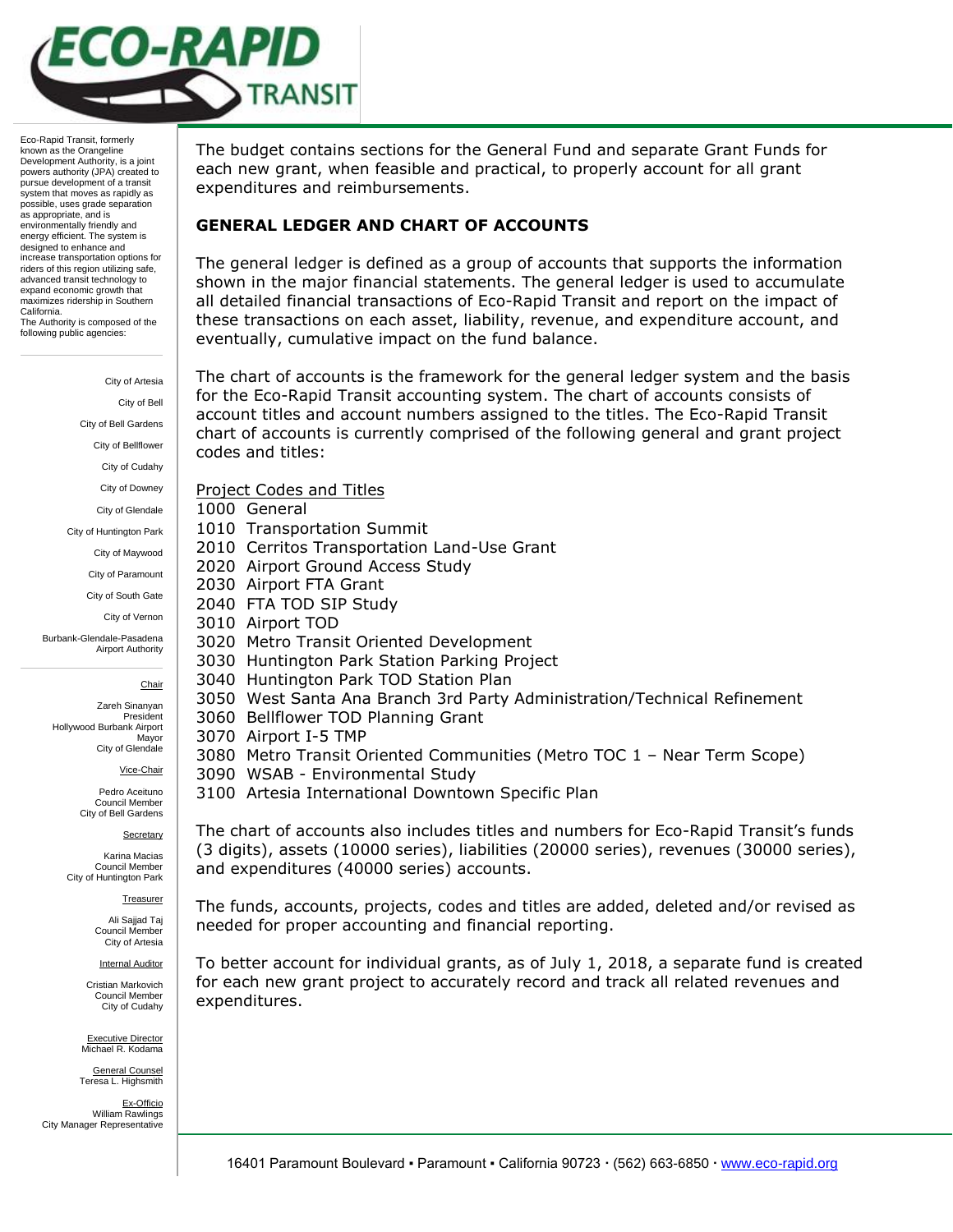

Eco-Rapid Transit, formerly known as the Orangeline Development Authority, is a joint powers authority (JPA) created to pursue development of a transit system that moves as rapidly as possible, uses grade separation as appropriate, and is environmentally friendly and energy efficient. The system is designed to enhance and increase transportation options for riders of this region utilizing safe, advanced transit technology to expand economic growth that maximizes ridership in Southern California. The Authority is composed of the following public agencies:

> City of Artesia City of Bell City of Bell Gardens City of Bellflower City of Cudahy City of Downey City of Glendale City of Huntington Park City of Maywood City of Paramount City of South Gate City of Vernon Burbank-Glendale-Pasadena Airport Authority **Chair**

Zareh Sinanyan President Hollywood Burbank Airport Mayor City of Glendale

Vice-Chair

Pedro Aceituno Council Member City of Bell Gardens

**Secretary** 

Karina Macias Council Member City of Huntington Park

Treasurer

Ali Sajjad Taj Council Member City of Artesia

Internal Auditor

Cristian Markovich Council Member City of Cudahy

Executive Director Michael R. Kodama

General Counsel Teresa L. Highsmith

Ex-Officio William Rawlings City Manager Representative

## **BILLING/INVOICING AND ACCOUNTS RECEIVABLE**

Eco-Rapid Transit bills all costs that are reimbursable or recoverable in a timely manner to maximize collectability and improve cash flow. Invoices and reimbursement requests are prepared and mailed on a monthly basis unless a different billing cycle is required by a granting agency or contract. For grant reimbursements and other recurring bills, Eco-Rapid Transit reconciles reimbursement requests/invoices with expenditures and prior reimbursements recorded in the accounting system and/or other records. Electronic copies of all reimbursement requests and invoices with supporting documentation are sent to the City of Bellflower on a monthly basis for posting in the accounting system.

Eco-Rapid Transit manages accounts receivable and reviews outstanding receivables on a monthly basis. Aged receivables in excess of 60 days are investigated for resolution.

## **ACCOUNTS PAYABLE/DISBURSEMENTS**

Eco-Rapid Transit processes vendor and consultant invoices timely for the Board of Directors' approval for payment on a monthly basis. Prompt processing of the invoices will help ensure that all costs are recorded in Eco-Rapid Transit's accounting system in a timely manner. For grant accounting and billing, it is essential that all original invoices are properly coded with correct account numbers to prevent billing discrepancies.

Payments and disbursements to Executive Director for his services and administrative costs are made pursuant to a Professional Services Agreement, as discussed previously under EXECUTIVE DIRECTOR'S CONTRACT.

## **CASH AND CASH MANAGEMENT**

The primary bank account provides for Eco-Rapid Transit's routine business check disbursements. All deposits are also made to this bank account. Authorized signers on the bank account(s) are approved by the Eco-Rapid Transit Board of Directors. Eco-Rapid Transit works with the City of Bellflower Finance Department to review and reconcile the monthly bank statements.

The City of Bellflower has also agreed to advance funds for certain grant project costs under the agreements that were approved by the Eco-Rapid Transit Board of Directors and the City Council of City of Bellflower. The repayments of the cash advances are secured by the future grant reimbursements.

The Executive Director mails out the checks approved by the Board of Directors after considering the cash-flow requirements of the Eco-Rapid Transit.

## **ANNUAL AUDIT**

It is the policy of Eco-Rapid Transit to arrange for an annual audit to be conducted by an independent public accounting firm. To the extent feasible and practical, Eco-Rapid Transit will contract with the same accounting firm hired by the City of Bellflower for its audit.